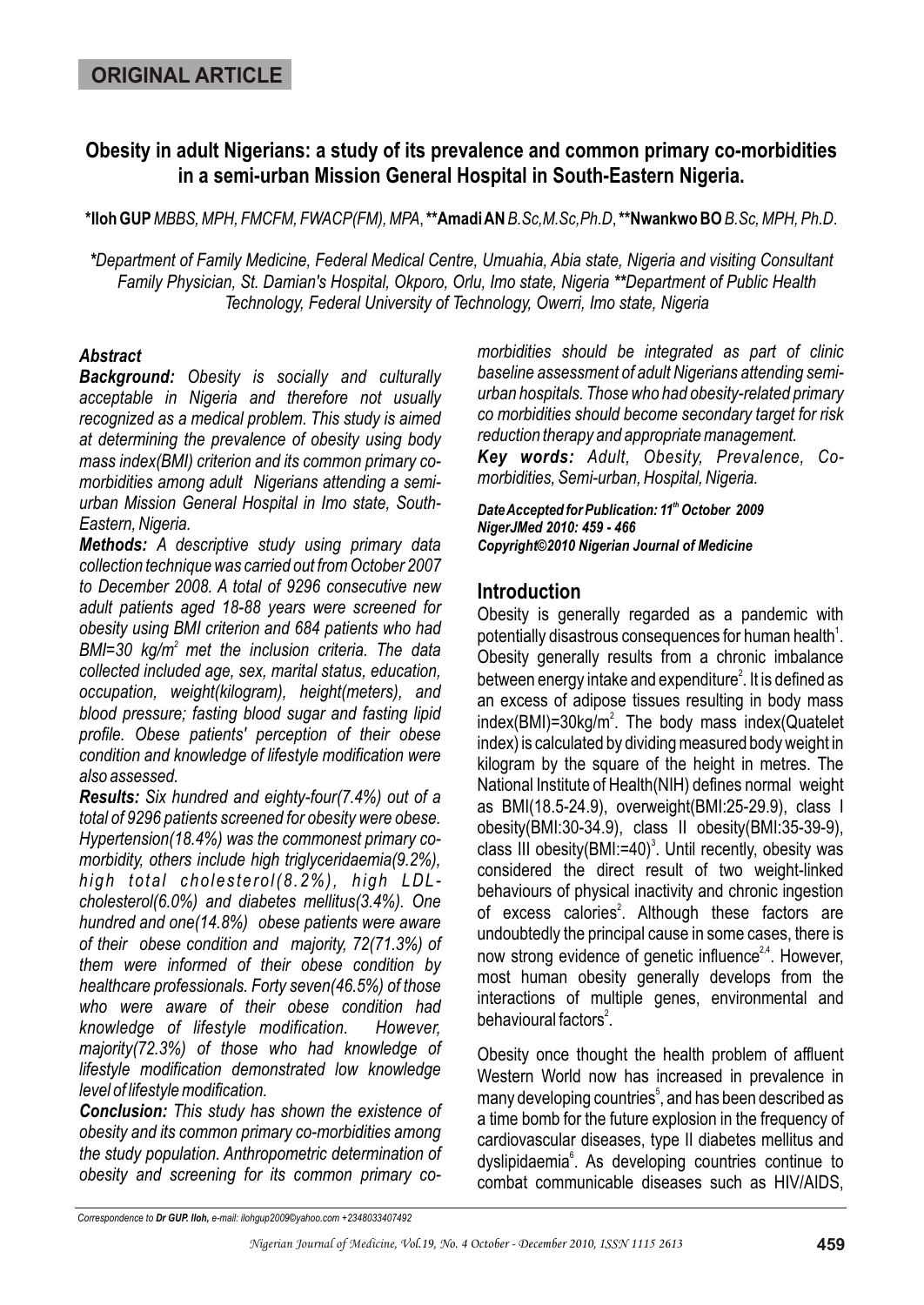tuberculosis leading to longer life expectancies, there is also emerging an unprecedented epidemic of obesity and its primary co-morbidies<sup>6</sup>. It has been suggested that obesity can be used to identify without clinical diagnosis those who are mostly at risk of several chronic non-communicable diseases $^{7,8}$ .

The potential health hazards of obesity have been documented extensively particularly in relation to its common primary co-morbidities such as cardiovascular diseases, type II diabetes mellitus and dyslipidaemia<sup> $5,9$ </sup>. The presence of health risk of obesity is related to the location of excess fat, duration and degree of obesity. However, medical risk of obesity is highly associated with the distribution of the body fat and abdominal fat is considered at least as important a medical risk as the total amount of body fat<sup>1</sup>. The National Health And Nutritional Examination Surveys(NHANES) have shown that increase in BMI is usually associated with increase in the prevalence of type II diabetes mellitus, hypertension and dyslipidaemia<sup>10</sup>. The body mass index therefore provides guidelines on the identification, evaluation and treatment of adults who are obese<sup>9</sup>. According to the American Heart Association(AHA), obesity is a major independent risk factor for coronary heart disease and appears to interact with or amplify the effects of other cardiovascular risk factors including hypertension,  $diabetes$  mellitus and dyslipidaemia $<sup>11</sup>$ .</sup>

Globally, rising trends in morbidity and mortality related to chronic non-communicable diseases have led the World Health Organization(WHO) and other international and national organizations to device strategies for chronic non-communicable disease prevention and control<sup> $8,12$ </sup>. In the recent years, developing nations including Nigeria have started responding to the rise in the prevalence of obesity and  $\frac{1}{2}$  obesity-related diseases  $\frac{1}{2}$ . The principal aim is to identify mutable and immutable risk factors involved in these medical conditions; and to formulate a suitable programme for early detection and effective control.

In our families, urban, semi-urban and rural communities, developing and developed nations, people die each year from medical consequences of obesity despite its largely modifiable risk factors. Since developing countries have fewer resources to manage obesity and its co-morbidities than developed countries, it is therefore important to identify interventions that are effective, inexpensive, widely practicable and culturally acceptable.

In Nigeria, obese patients frequently present to the General Medical Practitioners. The early recognition of obesity by clinicians is quintessential to its management whilst identifying its common primary co-morbidities avails great opportunities for prevention and control. General Hospitals in semi-urban communities are usually the first port of call for these patients in Nigeria. This study is aimed at determining the prevalence of obesity and its common primary co-morbidities in adult Nigerians in a semi-urban Mission General Hospital in Imo state, South-Eastern Nigeria. This General Hospital setting provides first contact hospital services to the community and its environs and may give a better picture of the burden of obesity and its common primary co-morbidities in the study area.

### **Materials and Methods**

This was a clinic-based descriptive study using primary data collection technique carried out from October 2007 to December 2008. A total of 9296 consecutive new adult patients aged 18-88 years were screened for obesity using BMI criterion and 684 patients with BMI  $=$ 30kg/m<sup>2</sup> who consented to participate in the study were recruited at the General Outpatient Clinic of St. Damian's Hospital, Okporo, a Catholic Hospital in Orlu, Imo state, South-Eastern Nigeria. The 18 years and above cut off was in tandem with seventh report of the Joint National Committee on prevention, detection, evaluation and treatment of high blood pressure in adults aged 18 years and older<sup>13</sup>. Critically ill patients, pregnant women, patients who had ascites and other forms of oedema and patients who had physical deformities affecting the spine and/or the limbs and could not stand for height and weight measurement were excluded from the study. Sample size estimation was determined using the formula<sup> $14$ </sup> for estimating minimum sample size for descriptive studies when studying proportions with entire population of <10,000 using estimated population size of 9000 adult patients based on the previous annual adult patients population clinic attendance of the hospital. The estimated minimum sample size using prevalence of obesity of 16.3% from previous study gave a final sample size estimate of 203 patients. However, selected sample size of 684 adult patients was used based on proposed duration of the study. The clinic runs during working hours from Monday to Friday including public holidays. The data collected included age, sex, marital status, education and occupation; weight(kg), height( $m<sup>2</sup>$ ) and blood pressure; fasting blood sugar and fasting lipid profile(total cholesterol, triglycerides, high density lipoproteins(HDL) cholesterol and low density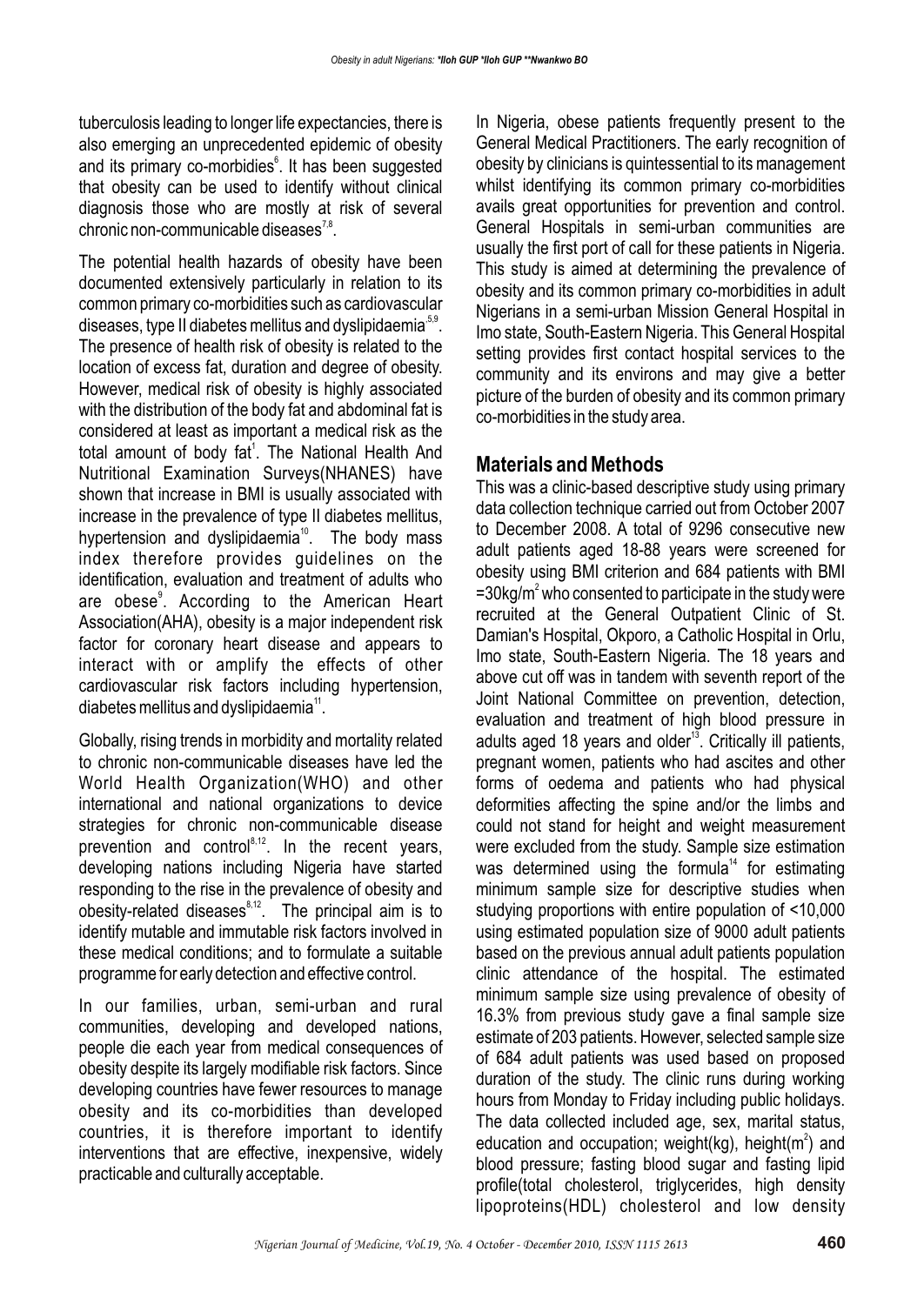lipoproteins(LDL)cholesterol. The social classification of patients was based on five point occupational scale used by Abramson $^{15}$ .

This study also assessed the awareness(perception) of their obese condition, sources of awareness of information on their obese condition and knowledge of lifestyle modification. On further assessment of their knowledge of lifestyle modification for obesity, appropriate questions were asked with the coding of the responses indicating high, moderate, low knowledge levels of lifestyle modification.

The weight was measured in kilograms with patients standing bare feet in their minimal clothing and with their pockets free of objects that might add to their weights such as mobile phones, wallets, keys, rings etc using a bathroom weighing scale(Hamson, China) which was validated daily using a known 10kg weighted mass and measured to the nearest 0.1kg. The weighing scale was checked for zero error after each measurement. Height was obtained in metres using a standard stadiometer. In measuring the height, the patient who was barefooted and without head-gear or cap stood against the stadiometer with the Achilles, gluteus and occiput touching it. A pointer was pressed firmly against the scalp and the measurement read off in meters. The body mass index = $30$ kg/m $^{\circ}$  was taken as the operational definition of obesity with the following categorization<sup>3</sup>: class I obesity=body mass index of 30-34.9, class II obesity=body mass index of 35-39.9 and class III obesity=body mass index of =40.

The blood pressure was measured using auscultatory method with standard mercury in glass Accuson sphygmomanometer. Prior to the measurement, the patient was seated and rested for 5 minutes<sup> $16$ </sup> in sitting position on a chair that supported the back comfortably. The left arm muscles were relaxed and the forearm was supported with the cubital fossa at the heart level. A cuff of suitable size was applied evenly to the exposed arm. The cuff was rapidly inflated until the manometer reading was about 30mmHg above the level at which the pulse disappeared and then slowly deflected. During this time, the Korotkoff sounds were monitored using a Litman stethoscope placed over the brachial artery. The systolic blood pressure was noted at the pressure at which the first heart sounds were heard(Korotkoff phase I). The diastolic blood pressure was taken as the pressure at the point when the heart sounds disappeared(Korotkoff phase v). The blood pressure was also measured in the right arm as described for the left arm and the arm that gave the higher reading was subsequently used $16$ . The systolic

and diastolic blood pressures were measured twice separated by an interval of 2 minutes ${}^{16}$ . The three readings were recorded and the mean value was calculated. Hypertension is defined as systolic and/or diastolic blood pressures(BP) =140/90 mmHg in tandem with the seventh report of the Joint National Committee on prevention, detection, evaluation and treatment of high blood pressure in adult aged 18 years and older $^{13}$ .

Diabetes mellitus was defined by venous plasma fasting blood sugar=126 mg/dl(7.0mmol/l) after an overnight fast which was confirmed by a repeat test on the second clinic visit<sup>17</sup>. Dyslipidaemia(atherogenic lipid profile) is defined operationally as serum triglyceride =150mg/dl(1.7mmol/l); low density lipoprotein cholesterol=100mg/dl(2.58mmol/l); high density lipoprotein cholesterol =40mg/dl(1.03mmol/l)<sup>18</sup>.

**Statistics:** The results generated were analysed using software SPSS version 13.0, Chicago for the calculation of mean, frequencies and percentages.

# **Results**

Six hundred and eighty four(7.4%) out of a total of 9296 consecutive new adult patients screened were obese(i.e, had BMI=30kg/m<sup>2</sup>), with 566(82.8%) having class I obesity(i.e., BMI:30-34.9), 107(15.6%) had class II obesity (i.e. BMI:  $35-39.9$ ) and  $11(1.6%)$  had class III obesity(i.e., BMI:=40)(Table I).

The age of the obese patients ranged from 18 to 88 years with mean age of 48.80±14.60years. Majority of the obese patients were young adults(18- 39years)(46.2%) followed by the middle aged adults(40-64years)(39.6%) and the elderly(=65years)(14.2%). There were 203(29.7%) males and 481(70.3%) females with male to female ratio of 1:2.4. The true sex prevalence of obesity among the 9296 consecutive new adult patients screened was 2.2% and 5.2% for male and female respectively. Majority of the obese patients were married(62.7%), had primary education(49.0%), farmers(36.1%) and petty traders(26.0%) and belonged to social classes III(45.9%) and V(34.4%)(Table II).

One hundred and twenty six(18.4%) of the obese patients were hypertensive(BP=140/90 mmHg), one hundred and eighty-two(26.6%) were normotensive, three hundred and seventy-six(55.0%) were prehypertensive, eighty-nine(13.0%) had stage I hypertension and thirty-seven had stage II hypertension(5.4%)(Table III).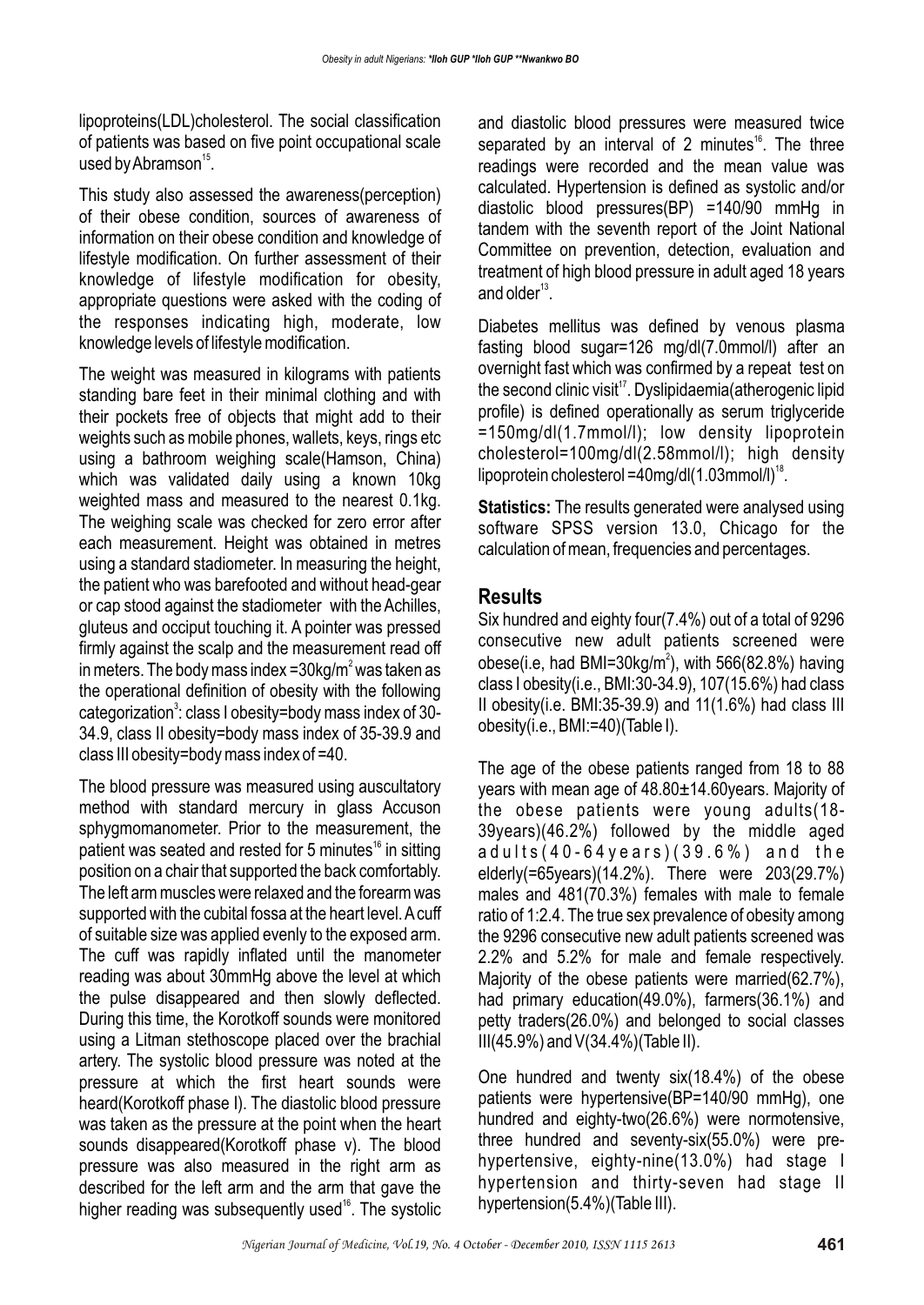Twenty three(3.4%) of the obese patients were diabetic while 661(96.6%) were euglycaemic.(Table III). The lipid profile showed that 56(8.2%) had raised total cholesterol=200mg/dl, 63(9.2%) had raised triglyceride=150mg/dl, 41(6.0%) had raised LDL cholesterol and 560(81.9%) had low HDL cholesterol(Table Iil).

On the assessment of the awareness of their obese condition, only 101(14.8%) admitted they were aware of their obese condition while 583(85.2%) were not aware of their obese condition(Table IV). Majority 72(71.3%) of those who were aware of their obese condition were informed of their obese condition by healthcare professionals(Table V). On the knowledge of lifestyle modification for those who were aware of their obese condition, 47(46.5%) had knowledge of lifestyle modification while 54(53.5%) had no knowledge of any form of lifestyle modification(Table VI). On further assessment of their level of knowledge of lifestyle modification for obesity, majority, 34(72.3%) of those who had knowledge of lifestyle modification exhibited low level of knowledge, 9(19.2%) showed moderate knowledge level while 4(8.5%) demonstrated high knowledge level of lifestyle modification(Table VII).

**Table I: Prevalence of obesity(BMIe30kg/m <sup>2</sup> ) and BMI categories of obese patients**

| Prevalence                          |              |
|-------------------------------------|--------------|
| <b>Status</b>                       | Number(%)    |
| BMle30kg/m <sup>2</sup>             | 684(7.4%)    |
| BMI<30kg/m <sup>2</sup>             | 8612(92.6%)  |
| Total                               | 9296(100.0%) |
| BMI e30kg/m <sup>2</sup> categories |              |
| Class I obesity(BMI:30-34.9)        | 566(82.8%)   |
| Class II obesity(BMI:35-39.9)       | 107(15.6%)   |
| Class III obesity(BMI:e40)          | 11 (1.6%)    |
| Total                               | 684(100.0%)  |
|                                     |              |

#### **Table II: Demographic characteristics of the obese patients**

| Parameter             | Number(%)   |
|-----------------------|-------------|
| Age(years)            |             |
| 18-39                 | 316(46.2%)  |
| 40-64                 | 271(39.6%)  |
| e65                   | 97(14.2%)   |
| Total                 | 684(100.0%) |
| Gender                |             |
| Male                  | 203(29.7%)  |
| Female                | 481(70.3%)  |
| Total                 | 684(100.0%) |
| <b>Marital status</b> |             |
| Single                | 187(27.3%)  |
| Married               | 429(62.7%)  |
| Widowed               | 56(8.2%)    |
| Separated/divorced    | 12(1.8%)    |
| Total                 | 684(100.0%) |

#### **Education**

| No formal education              | 11(1.6%)    |
|----------------------------------|-------------|
| Primary                          | 335(49.0%)  |
| Secondary                        | 289(42.2%)  |
| Post-secondary                   | 49(7.2%)    |
| Total                            | 684(100.0%) |
| Occupation                       |             |
| Unemployed                       | 11(1.6%)    |
| Student/apprentice               | 16(2.3%)    |
| Public/civil servants            | 55(8.0%)    |
| Farming                          | 247(36.1%)  |
| Trading                          | 178(26.0%)  |
| Driving                          | 77(11.3%)   |
| Artisans                         | 96(14.1%)   |
| Business executive/professionals | 4(0.6%)     |
| Total                            | 684(100.0%) |
| Social class                     |             |
| Class I                          | $2(0.3\%)$  |
| Class II                         | 41(6.0%)    |
| Class III                        | 314(45.9%)  |
| Class IV                         | 92(13.4%)   |
| Class V                          | 235(34.4%)  |
| Total                            | 684(100.0%) |
|                                  |             |

#### **Table III: Primary co-morbidities of the obese patients**

| <b>Parameter</b>                   |              | Number(%)   |
|------------------------------------|--------------|-------------|
| Hypertension(SBP/DBPe140/90 mmHg)  | Yes          | 126(18.4%)  |
|                                    | No           | 558(81.6%)  |
|                                    | <b>Total</b> | 684(100.0%) |
| <b>Blood Pressure categories</b>   |              |             |
| Normal                             |              | 182(26.6%)  |
| Pre-hypertension                   |              | 376(55.0%)  |
| Stage I hypertension               |              | 89(13.0%)   |
| Stage II hypertension              |              | 37(5.4%)    |
| Total                              |              | 684(100.0%) |
| <b>Fasting Blood Sugar(plasma)</b> |              |             |
| <126 mg/dl(euglycaemia)            |              | 661(96.6%)  |
| Diabetes mellitus                  |              | 23(3.4%)    |
| Total                              |              | 684(100.0%) |
| Lipid profile                      |              |             |
| <b>Total cholesterol</b>           |              |             |
| $<$ 200 mg/dl                      |              | 628(91.8%)  |
| e200 mg/dl                         |              | 56(8.2%)    |
| Total                              |              | 684(100.0%) |
|                                    |              |             |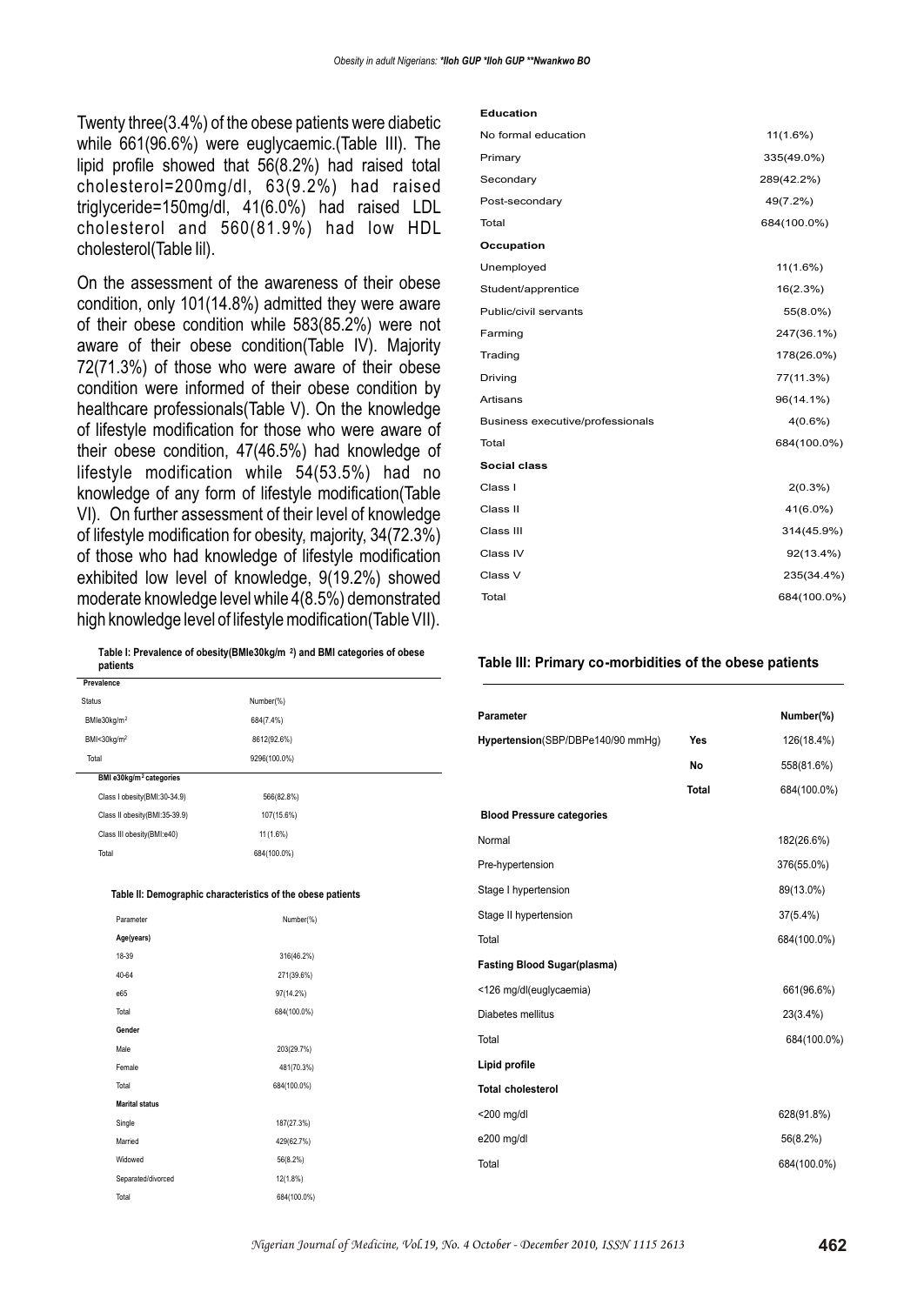#### **Triglyceride**

| $<$ 150 mg/dl                        | 621(90.8%)  |
|--------------------------------------|-------------|
| e150 mg/dl                           | 63(9.2%)    |
| Total                                | 684(100.0%) |
| Low density lipoprotein cholesterol  |             |
| $<$ 100 mg/dl                        | 643(94.0%)  |
| e100 mg/dl                           | 41(6.0%)    |
| Total                                | 684(100.0%) |
| High density lipoprotein cholesterol |             |
| $<$ 40 mg/dl                         | 560(81.9%)  |
| e40 mg/dl                            | 124(18.1%)  |
| Total                                | 684(100.0%) |

#### **Table IV: Patients awareness of their obese condition(N=684)**

| <b>Status</b> | Number(%)   |
|---------------|-------------|
| Aware         | 101(14.8%)  |
| Not aware     | 583(85.2 %) |
| Total         | 684(100.0%) |

#### **Table V: Main source of awareness of information about their obese condition(N=101)**

| Source(main)         | Number(%)   |
|----------------------|-------------|
| Self                 | 15(14.9%)   |
| Friends/peers        | 8(7.9%)     |
| Relatives            | 6(5.9%)     |
| Health professionals | 72(71.3%)   |
| Total                | 101(100.0%) |
|                      |             |

#### **Table VI: Knowledge of lifestyle modification among obese patients(N=101)**

**Table VII: Distribution of the obese patients who had knowledge of lifestyle modifications based on their knowledge level(N=47)**

| Knowledge level | Number(%)   |  |
|-----------------|-------------|--|
| High            | 4(8.5%)     |  |
| Moderate        | $9(19.2\%)$ |  |
| Low             | 34(72.3%)   |  |
| Total           | 47(100.0%)  |  |
|                 |             |  |

### **Discussion**

The prevalence of obesity has increased within the last two decades and continues to rise in both developed and developing countries<sup>6</sup>. The prevalence rate of obesity(7.4%) in this study is higher than that reported from urban area of Jos $(6.4\%)$ <sup>19</sup> and rural area of Maiduguri( $2\%)^{20}$ . However, the prevalence of obesity in this study is lower than that reported from urban(Port Harcourt=14.0%) and rural(Okrika=16.3%) areas of Rivers state<sup>21</sup>, Ilorin(13.2%)<sup>23</sup>, and in other countries

such as urban and rural Cameroon $(17.1\%)^2$ . These reports buttress the fact that obesity is still an issue of serious medical importance globally, presently occurring at epidemic proportions in developed nations $^\mathrm{s}$ and also escalating in Nigeria as an important component of non-communicable disease burden in rural, semi-urban and urban areas of the country<sup>5,12,19-21</sup>. This report and other reports from developing nations have buttress the observation that the prevalence rates of obesity in developing countries are relatively low but are changing rapidly with urban and rural variations<sup>8</sup>. However, the prevalence of obesity has been reported to be higher in urban than rural communities  $6-8,17$ . This urban-rural variation is attributed to the observation that urban population is usually associated with modernization of lifestyle which is largely characterized by change in dietary pattern and lower physical activity including personal, instrumental and domestic activities of daily living when compared with rural population.

The finding in this study of higher prevalence of obesity among young and middle-aged adult patients is similar to the reports from Jos<sup>19</sup>, Maiduguri<sup>20</sup>, and Rivers state $^{21}$ . According to these reports, prevalence of obesity as defined by body mass index parameter increases with age<sup>5,21</sup>. However, it has also been reported that anthropometric determination of obesity using body mass index criterion could be a less valid indicator of obesity among the elderly who tend to have a shift of fat from peripheral to central sites $^{21}$ . For such population, waist circumference, a measure of central obesity is preferred $^{21,23}$ . More so, obesity increases with age as physical activities diminish and central obesity arises as peripheral fat is diverted to central sites.

This study observed higher prevalence of obesity among females(5.2%) compared to males(2.2%). This finding is similar to previous reports from Maiduguri<sup>20</sup>. Rivers state<sup>21</sup>, and Cameroon<sup>22</sup>. Other studies have reported higher prevalence of obesity among female gender $5.24$ . The higher prevalence of obesity among the female gender may be attributed to the generalization that females are less physically active than males<sup>25</sup>. However, apart from changes in the energy density of diets and physical inactivity, genetic differences between the sexes may be contributory $2.23$ .

Hypertension was the commonest primary co-morbidity among the obese patients. The prevalence rate of hypertension in this study is similar to the reports from Maiduguri(15.2%)<sup>20</sup> and Edo state(Udo)(20.2%)<sup>32</sup>. The prevalence of hypertension of 18.4% in this study is higher than the prevalence rate of 10-15% reported in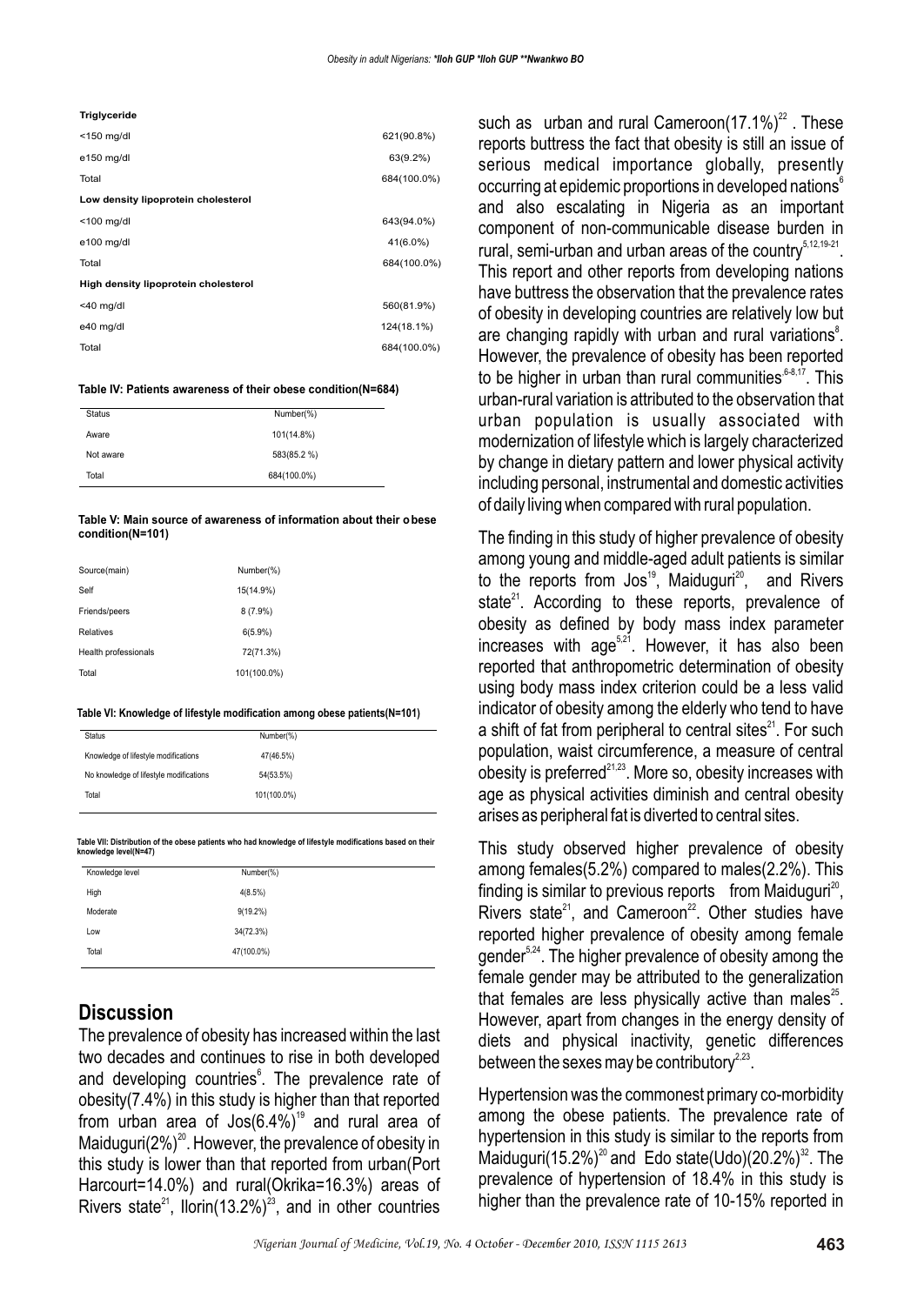the Nigerian national survey<sup>27</sup> but lower than the extrapolated prevalence rate of 20% from the 1997 nationwide survey of non-communicable diseases in Nigeria. The finding in this study may be a reflection of the burden of hypertension among the study population and corroborates the report that prevalence of hypertension is on the rise in Nigeria<sup> $12,26,27$ </sup>. According to these reports from Nigeria, hypertension is the commonest non-communicable disease in Nigeria<sup>12,26-28</sup>. More so hypertension has become a public health problem worldwide especially in sub-Saharan Africa where it is increasing in importance as a component of non-communicable disease burden and a major cause of cardiovascular morbidity and mortality.

The prevalence of diabetes mellitus of 3.4% in this study is within the prevalence rates of 2-4% reported in Nigeria by Akinkugbe<sup>12,27</sup>. However, this finding is higher than the prevalence rates reported in Maiduguri(3.0%)<sup>20</sup>, Zaria(2.0%)<sup>29</sup> and lower than the prevalence rates reported in Port Harcourt(6.8%)<sup>21</sup>. Our finding is in keeping with the reports that prevalence of diabetes mellitus depends on the population group under study with rural, semi-urban and urban variations<sup>30</sup> and has reportedly increased over the past two decades in both developing countries such as Nigeria<sup>5</sup> and developed countries such as United States of America<sup>31</sup>. This increase is presumed to be due to diet style, population aging, physical inactivity and increasing prevalence of obesity.

The prevalence and pattern of dyslipidaemia in this study is similar to the pattern described in previous studies<sup>32,33</sup>. According to these reports, dyslipidaemia is associated with obesity in the umbrella term called metabolic syndrome<sup>18,32</sup>. However, the prevalence of dyslipidaemia in these reports varies with its operational definitions among the study population.

The finding of low awareness(14.8%) and perception of obese condition among the study population gave credence to the observation that obesity is socially and culturally acceptable among Nigerians as an indication of good health and affluence and is therefore not usually regarded as a pathological condition. This leads to missed opportunities to screen and counsel patients on obesity and its co-morbidities. This perception needs a lot of awareness and knowledge to understand it as a pathological condition that can be reduced through lifestyle changes involving healthy diet and adequate  $\text{dist}^{34,35}$ .

**Study implications:** This study has substantial implications for clinical practice and public health especially in this era of epidemiologic and demographic transition in Nigeria<sup>28</sup>. It underscores the need for health promotion, risk reduction, health education and counselling as well as medical decision making such as screening protocols for diseases of lifestyle such as obesity, hypertension, diabetes mellitus and dyslipidaemia. The study highlights the benefits of promoting the culture of normal weight, healthy diet, adequate physical activity and appropriate management of obesity and obesity-related primary comorbidities. This study therefore provides useful baseline information on which subsequent interventions in the study area could be based and assessed.

**Study limitations**: The researchers had certain constraints which imposed some degree of limitations to the absolute generalization of the findings: The unreliability of height measurements make BMI a fairly accurate index of obesity especially in older persons<sup>36</sup>. Although, the ideal measurement of obesity should consider both the amount and site of deposition of the adipose tissues, the waist indices(waist circumference, waist-hip ratio, Rohrer's index, Ponderal index) were not used for the definition of obesity in this study. However, many studies and literature reviews have documented a strong correlation between Quatelet Index and waist circumference and that Quatelet index provides a simple clinical estimate of generalized adiposity that can be compared across studies and populations<sup>23,36</sup>. This is supported by its significant associations with obesity-related risk factors such as dyslipidaemia, dysglycaemia and hypertension<sup>36</sup>. More so, waist circumference measures regional adiposity( amount of fat in the abdomen)<sup>3</sup>.

**Conclusion:** Obesity and its primary co-morbidities exist among the study population and constitute an important health problem. These primary obesityrelated co-morbidities may invariably predispose them to increase cardiovascular morbidity, mortality and all cause mortality. The study also underscores the importance of clinicians making a diagnosis of obesity and its common primary co-morbidities and most importantly counselling patients appropriately on lifestyle modifications. It is recommended that anthropometric determination of obesity and screening for its common primary co-morbidities be integrated as part of clinic baseline assessment of adult Nigerians attending semi-urban hospitals to facilitate their early detection and institutionalization of appropriate preventive and therapeutic measures. Long-term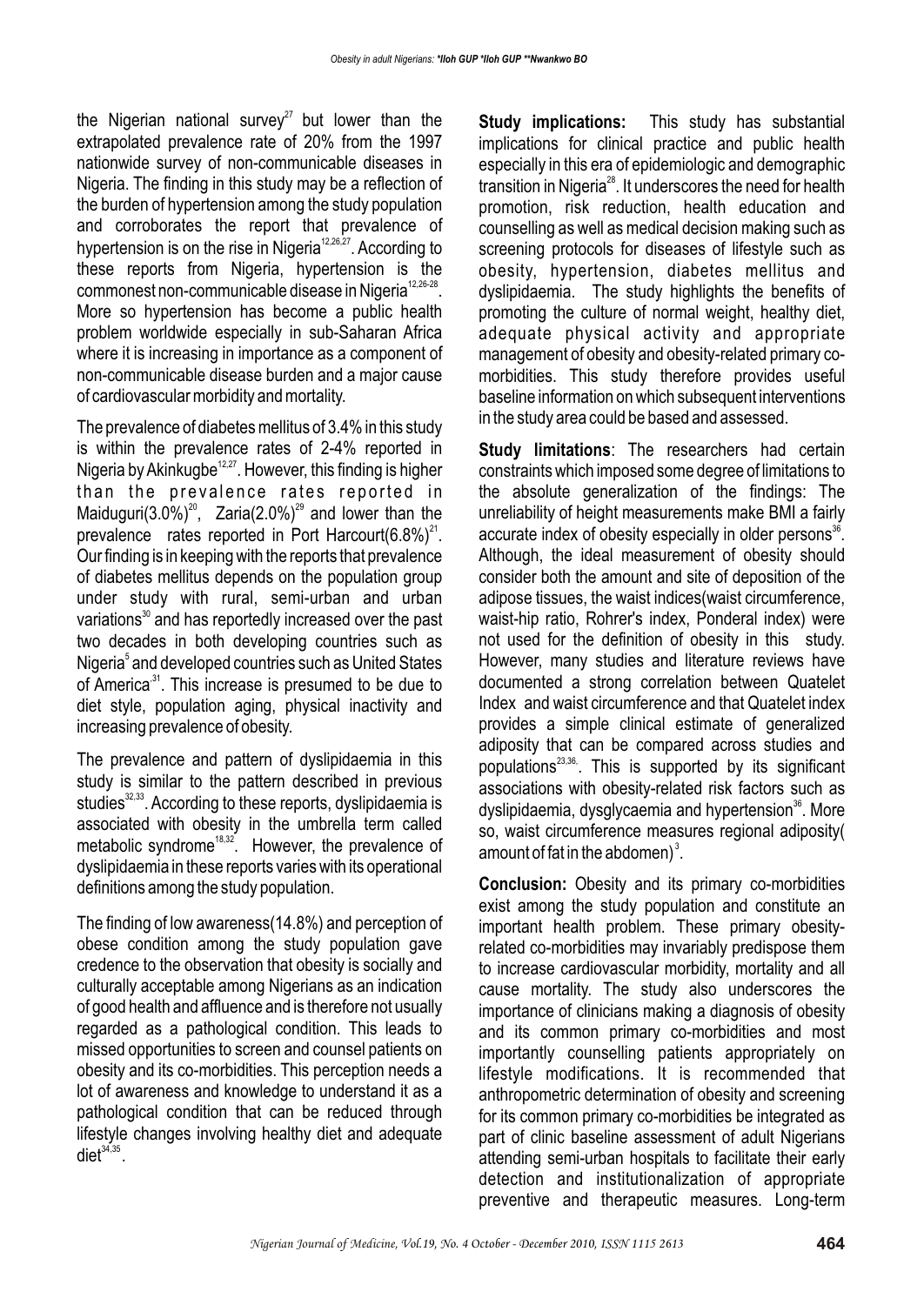targeted primary prevention intervention programmes on obesity should be instituted in the General Hospitals whilst patients who had obesity-related primary comorbidities should constitute secondary target for risk reduction therapy and appropriate management.

### **References**

- 1. Finer N. Obesity. Clinical Medicine 2003; 3(1): 23-27.
- 2. Baron RB. Nutritional Disorders. In Mcphee SJ, Papadakis MA, Tierney LM eds. Current Medical Diagnosis and Treatment, 46<sup>th</sup> edn., New York. Lange Medical Books 2007;1290-1296.
- 3. Clinical Guidelines on the Identification, Evaluation and Treatment of Overweight and Obesity in Adults: the evidence report. Bethesda, Md.: National Institutes of Health, National Heart, Lung and Blood Institute, 1998. NIH publication no.98- 4083.
- 4. Mantzoros CS. The role of leptin in human obesity and disease: a review of current evidence. Ann Intern Med 1999; 130:671.
- 5. Abidoye RO, Izunwa RD, Akinkuade FO, Abidoye GO. Interrelationships between lifestyle and diabetes mellitus, overweight, obesity and hypertension in Nigeria. Nutr Health 2003; 16(3):203-213.
- 6. Bray GA. Obesity: a time bomb to be defused. Lancet 1998; 18:160-161.
- 7. WHO. Prevention and management of the global epidemic of obesity. Report of the WHO Consultation in obesity. Geneva, 3-5 June 1997(WHO/NUT/NCD/98.1).
- 8. WHO. Global strategy on diet, physical activity and health. Bulletins of the WHO 2006; 5:16-18.
- 9. National Task Force on the Prevention and Treatment of Obesity, Overweight and Health Risk. Arch Intern Med 2000; 160:898-904.
- 10. Bays HE, Chapman RH, Grandy S. The relationships of body mass index to diabetes mellitus, hypertension and dyslipidaemia. Comparison of data from two national surveys. International Journal of Clinical Practice 2007; 61(5): 737-747.
- 11. Eckel RH, Krauss RM. American Heart Association call to action: obesity as a major risk factor for coronary heart disease. AHA Nutrition Committee. Circulation 1998; 97:2099-2100.
- 12. Akinkugbe OO. Non-communicable diseases in Nigeria, The next epidemics: Nigeria preparedness. Third Biennial Abayomi Bamidele Memorial Lectures. Nigerian Journal of Clinical Pactice 2000; 3:37-42.
- 13. Chobanian AV, Bakris GL, Black HR, Cushman WC, Green LA, Izzo JL et al. The seventh report of the Joint National Committee on Prevention, Detection, Evaluation and

### **Acknowledgement**

The authors are grateful to Rev. Sister Stella Maris Okoroha of St Damian's hospital, Okporo for permission for the study.

Treatment of high blood pressure: The JNC VII report. JAMA 2003; 289(19):2560-2572.

- 14. . Araoye MO. Sample size determination. Research Methodology with Statistics for Health and Social Sciences, Ilorin, Nathadex Publishers, 2004; 115-121.
- 15. Omoigderale AI, Airauhi LU. Aspects of the epidemiology of intestinal parasitoses(IP) in children: knowledge, practices and perceptions of mothers. Nigerian Journal of Clinical Practice, 2006; 9(2): 109-113.
- 16. Onwubere B, Kadiri S. Guidelines for the management of hypertension in Nigeria. Nigerian Hypertension Society. Enugu, Ezu Books Limited 2005; 1-4.
- 17. WHO. Definition, diagnosis and classification of diabetes mellitus and its complications. Report of WHO consultation: Geneva, WHO, 1999.
- 18. Executive summary of the third report of The National Cholesterol Education Programme(NCEP) Expert Panel on Detection, Evaluation and Treatment of high blood cholesterol in adults(Adult Treatment Panel III. JAMA 2001; 285: 2486-2497.
- 19. Puepet FH, Zoakah AI, Chuwak EK. Prevalence of overweight and obesity among urban Nigerian adults in Jos. Highland Med Res Journ 2002; 1: 13-16.
- 20. Okesina AB, Oparinde DP, Akindoyin KA,Erasmus RT. Prevalence of some risk factors of coronary heart disease in a rural Nigeria population. East Afr Med J 1999; 76(4): 212-216.
- 21. Siminnialayi IM, Emem-Chioma PC, Dapper DV. The prevalence of obesity as indicated by BMI and waist circumference among Nigerian adult attending Family Medicine clinics as outpatients in Rivers state. Niger J Med 2008; 17(3):340-345.
- 22. Sobngwi E, Mbanya JCN, Unwin NC. Physical activity and its relationship with obesity, hypertension and diabetes in urban and rural Cameroon. International Journal of Obesity. 2003; 26: 1009-1016.
- 23. Calle EE, Kaaks R. Overweight, obesity and cancer: epidemiological evidence and proposed mechanisms. Nature Reviews Cancer 2004; 4(8):579-591.
- 24. Biritwum RB, Gyapong J, Mensah G. The epidemiology of obesity in Ghana. Ghana Medical Journal 2005; 39(3):83-85.
- 25. Rana JS, Li TY, Mason JE. Obesity a greater risk than inactivity in women. Diabetes Care 2007; 30: 53-58.
- 26. Omuemu VO, Okojie OH, Omuemu CE. Awareness of high